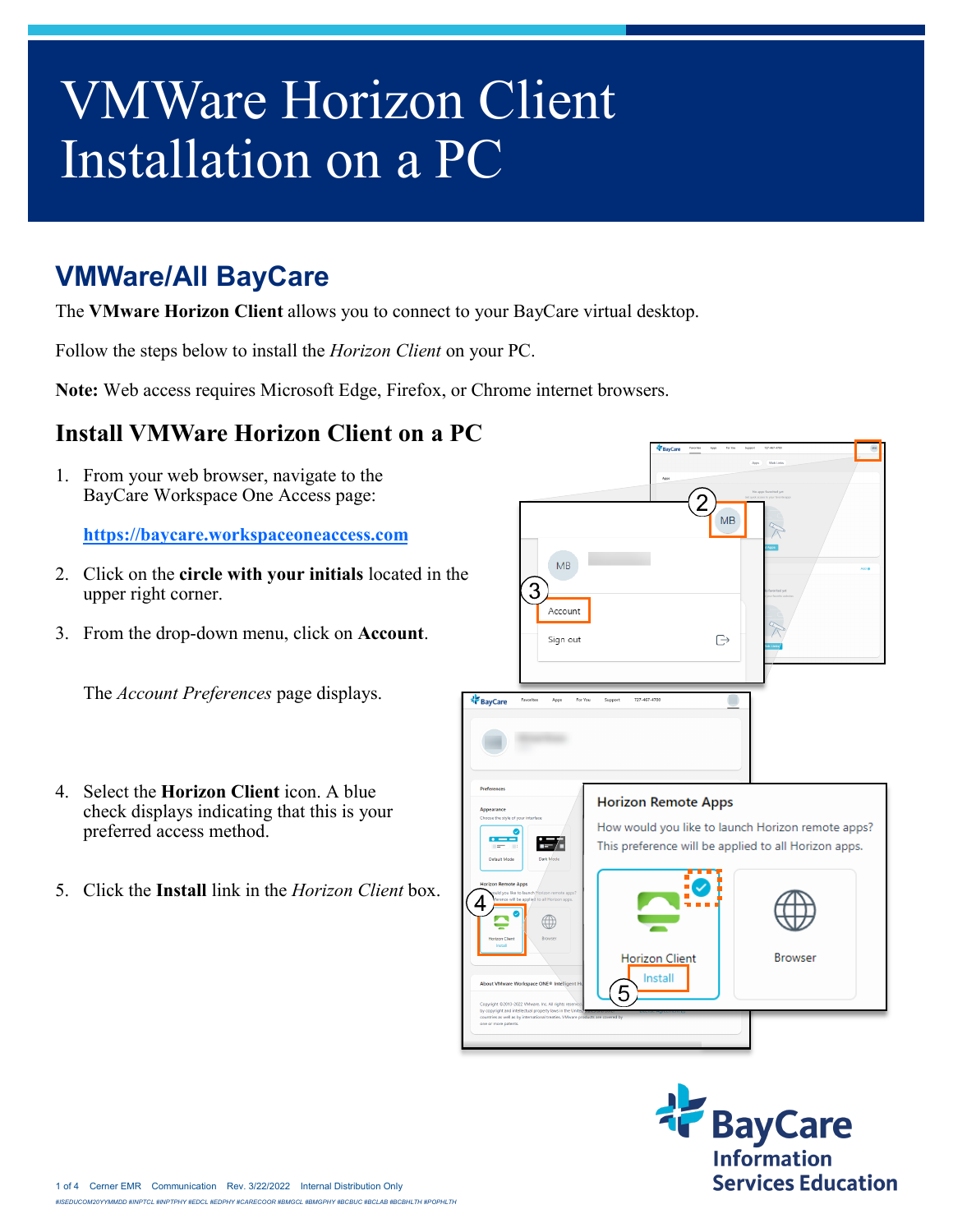

**Information** 

**Services Education** 

2 of 4 Cerner EMR Job Aid Rev. 3/22/2022 Internal Distribution Only *#ISEDUCOM20YYMMDD #INPTCL #INPTPHY #EDCL #EDPHY #CARECOOR #BMGCL #BMGPHY #BCBUC #BCLAB #BCBHLTH #POPHLTH*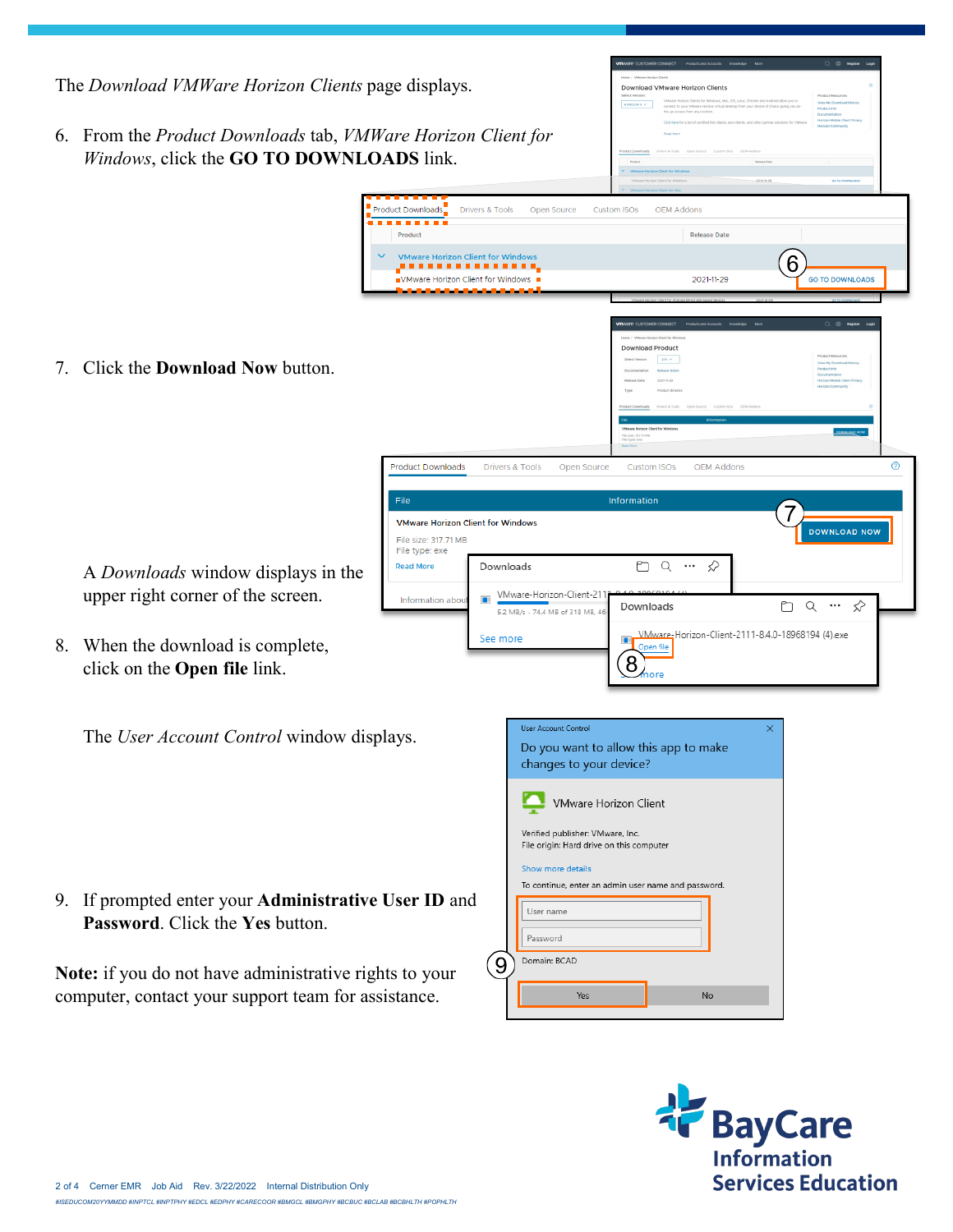The *VMWare Horizon Privacy Agreement and License Terms* window displays.

10. Click the **Agree & Install** button.

When the installation is complete the *Success!*  window displays.

11. Click the **Finish** button.

- 12. You will need to restart your computer to finalize the installation.
	- If safe, click the **Restart Now** button to restart your computer.
	- If you cannot restart at this time, select **Restart Later**  and restart your computer when ready.



## **To Access BayCare**

1. Navigate to<https://baycare.workspaceoneaccess.com>

**Note:** Replace any old shortcuts to the *VMWare Horizon Client* with a new shortcut pointing to the above URL.